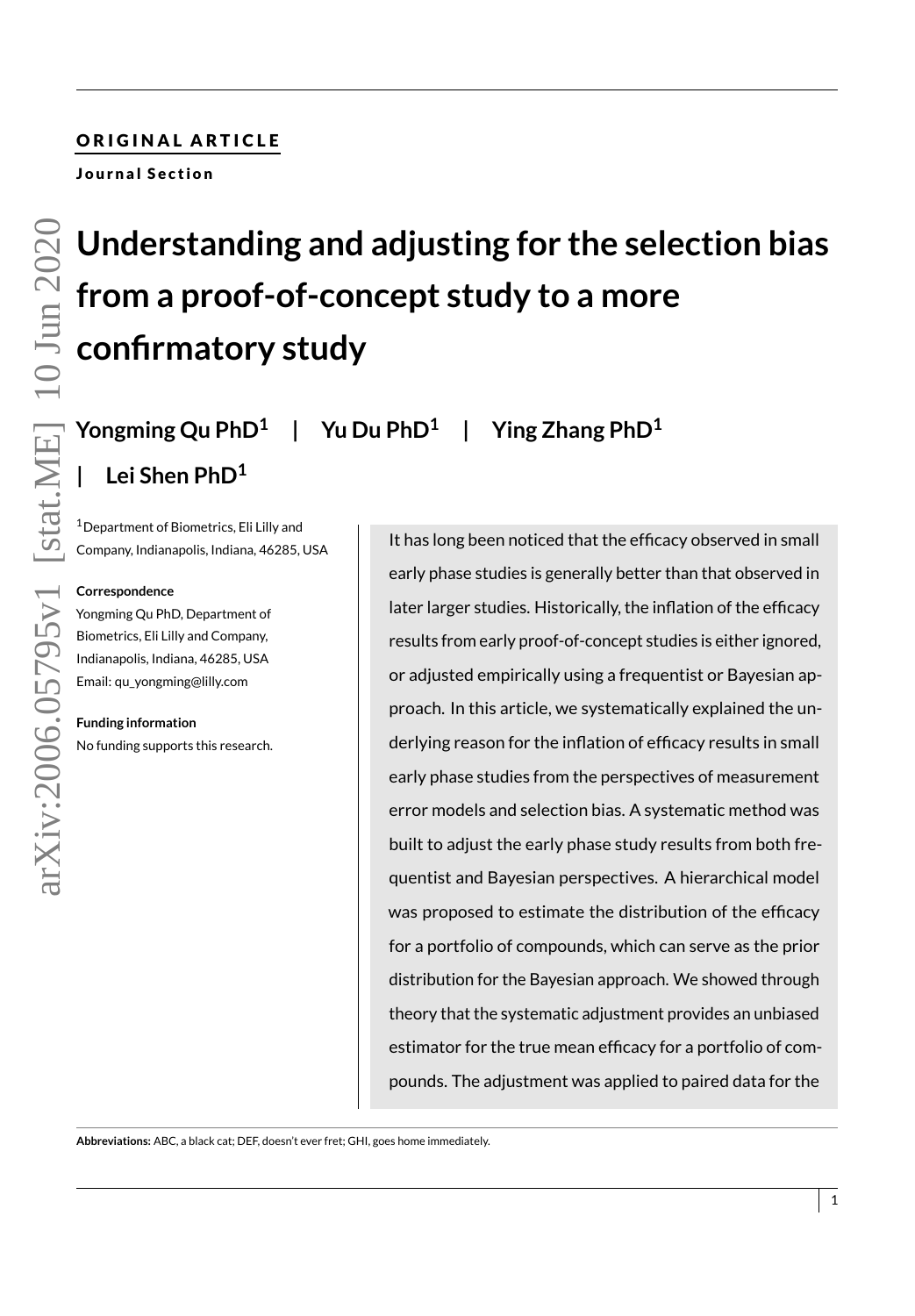efficacy in early small and later larger studies for a set of compounds in diabetes and immunology. After the adjustment, the bias in the early phase small studies seems to be diminished.

#### **K E Y W O R D S**

Selection bias, measurement error, discount, Bayesian hierarchical model

#### **1** | **INTRODUCT ION**

Clinical development of a new treatment is a lengthy, rigorous, and very costly process. Each treatment generally goes through a stage-wise procedure before regulatory approval into the market. Generally, research begins with smaller exploratory studies and gradually moves to larger confirmatory studies. It has been increasingly recognized that early phase trials can not only provide safety assessments, but also have the potential to evaluate the efficacy signal. Sponsors tend to only select compounds that show promising efficacy (e.g. meeting a certain threshold value δ) and a reasonable safety profile in smaller early studies to move into the next stage of development. It is not uncommon to see compounds selected in a smaller study show poor efficacy results in a subsequent larger study.

In a phase 2 study, anifrolumab showed an impressive improvement in systemic lupus erythematosus (SLE) respon-der index 4 (SRI4) at 52 weeks compared to placebo (62.6% for anifrolumab 300 mg vs. 40.2% for placebo; p<0.001)[\[1\]](#page-16-0). However, recently 2 phase 3 studies showed less impressive results. In TULIP-1 Study, the response rates were 36.2% for anifrolumab 300 mg vs. 40.4% for placebo [\[2\]](#page-17-0). In TULIP-2 Study, the response rates were 55.5% and 37.3% for anifrolumab 300 mg and placebo treatments, respectively (p < 0.001) [\[3\]](#page-17-1). The first study did not reach statistical significance and neither study achieved the magnitude of the treatment effect as observed in the phase 2 study. No clear differences in the study design and study population could explain the sharp contrast of results between the phase 2 study and the first 3 study.

The average cost of developing a new drug that gains marketing approval is estimated to be \$1 to \$2.6 billion [\[4,](#page-17-2) [5\]](#page-17-3). To improve efficiency, the most critical factor is to improve the probability of success for phase 2 and 3 development [\[6\]](#page-17-4). Therefore, characterizing a statistical framework that can explain the above mentioned "sharp contrast" helps enhance quantitative decision-making during the stage-wise drug development process.

The terminology of the proof-of-concept (PoC) study we use in the article is relative: depending on the endpoints, for some therapeutic areas, a dose-response phase 2 study may be considered a PoC study; while for some other areas, a multiple ascending dose (MAD) study may serve as a PoC study. To avoid confusion, we refer to the smaller earlier study as the Small Study, and the subsequent larger study as the Large Study throughout the article. There are many reasons the positive result observed in a Small Study may not be replicated in the later Large Study. For example, the populations,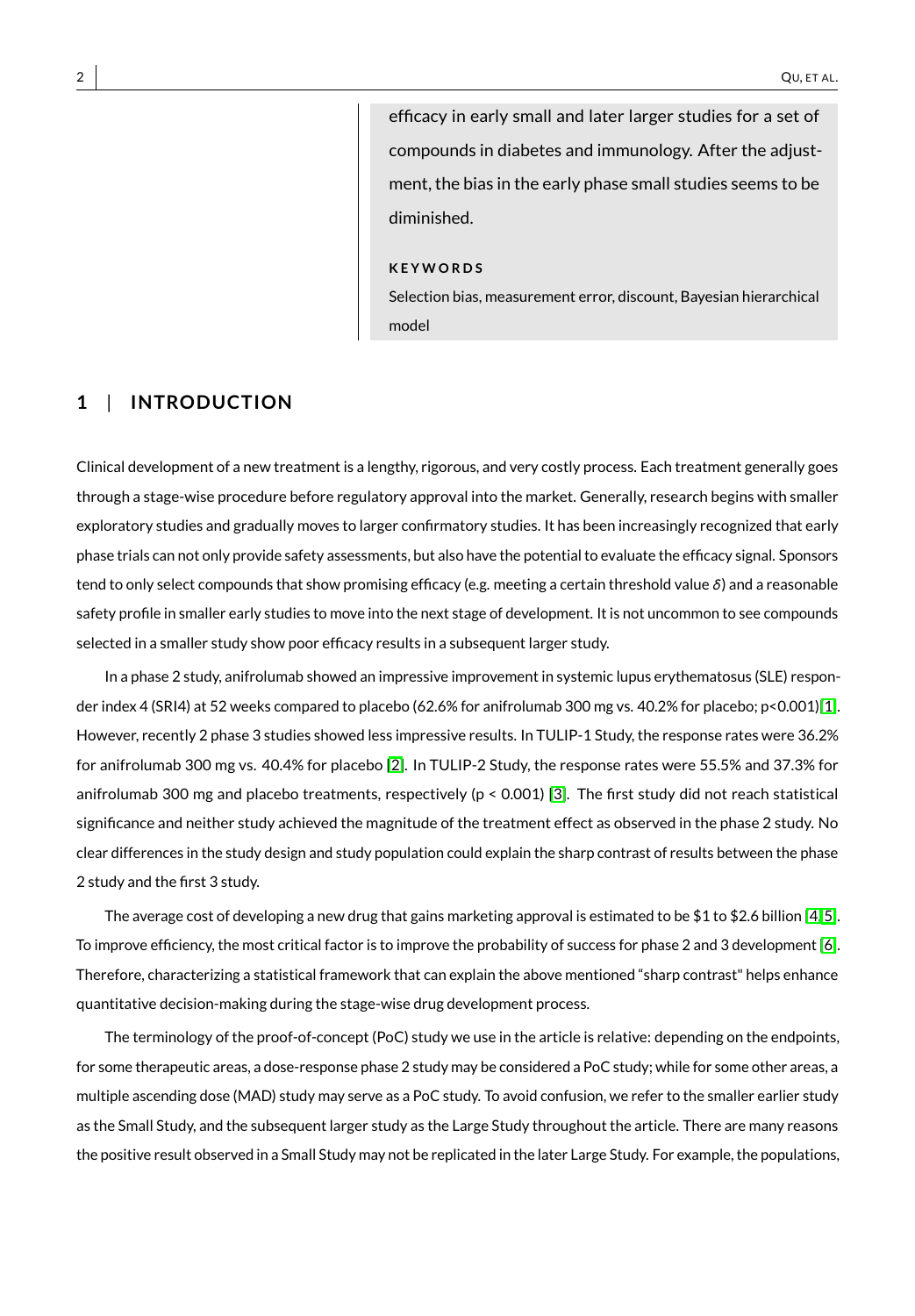duration, and endpoints between the two studies may be different. In oncology, the primary endpoint in a PoC study is often progression-free survival, while the primary endpoint for a confirmatory study becomes overall survival. For diabetes, glucose may be investigated in a PoC study, while Hemoglobin A1c (HbA1c) is generally the primary endpoint for a subsequent study. While these factors are important for consideration in evaluating the difference in the results between the two studies or predicting the outcome in the Large Study based on the results from the Small Study, we will explore the fundamental reason for the difference in the estimation of the treatment effects between the two studies, assuming they are similar except for the sample size.

It has been proposed that the probability of study success (PrSS) can account for the variability in the assumed true treatment difference compared to the statistical power [\[7,](#page-17-5) [8\]](#page-17-6); However, statisticians often use a normal prior distribution with the estimated mean and variance from the Small Study (Frequentist approach), or use the posterior distribution given the data in the Small Study with non-informative prior (Bayesian approach). This approach only accounts for the variability from the Small Study, not the selection bias (only moving compounds with promising results from the Small Study to the next development stage).

The problem of selection bias or regression to the mean was described as Tweedie's formula [\[9,](#page-17-7) [10\]](#page-17-8). Tweedie's formula to estimate the prior density assumes the variance of measurement error was constant across observations. Its application in clinical trials has not been widely realized. Chuang-Stein and Kirby described the phenomenon of selection bias and regression to the mean, and provided an overview of the research in discounting the early phase study results [\[11\]](#page-17-9). One approach is to apply an empirical discount factor for the treatment effect or to raise the bar for the criterion for moving the drug to the next development stage [\[12,](#page-17-10) [13\]](#page-17-11). Zhang evaluates the selection bias phenomenon using a Bayesian approach assuming an informative prior distribution through simulation [\[14\]](#page-17-12). Again, the prior was used as an empirical way of "discounting" the results from early phase studies with no clinical meaning and how to determine the prior is not stated also in their paper.

In this article, we will describe the aforementioned problem through a theoretical framework in the drug development context, and build the connection between Frequentist and Bayesian methods. Furthermore, we will propose a Bayesian hierarchical model to estimate the distribution for a portfolio of historical compounds, which can be used as the prior for future drug development for treating the same disease with a similar mechanism. We envision that a very important benefit of this research will be the improvement of probability of late phase study success and the reduction of the overall cost of drug development.

This article is organized as follows. In Section 2, we provide the theoretical framework to explain the systematic bias, introduced by the nature of the size of the Small Study, and the fact that we only select the promising compounds moving forward. We also describe the methods to form a prior distribution used in the framework that characterizes the treatment effect for a portfolio of similar compounds. In Section 3, we provide 2 data examples from drug development in diabetes and rheumatoid arthritis (RA) disease respectively, using the methods described in Section 2. Finally, Section 4 provides a summary and discussion of the topic.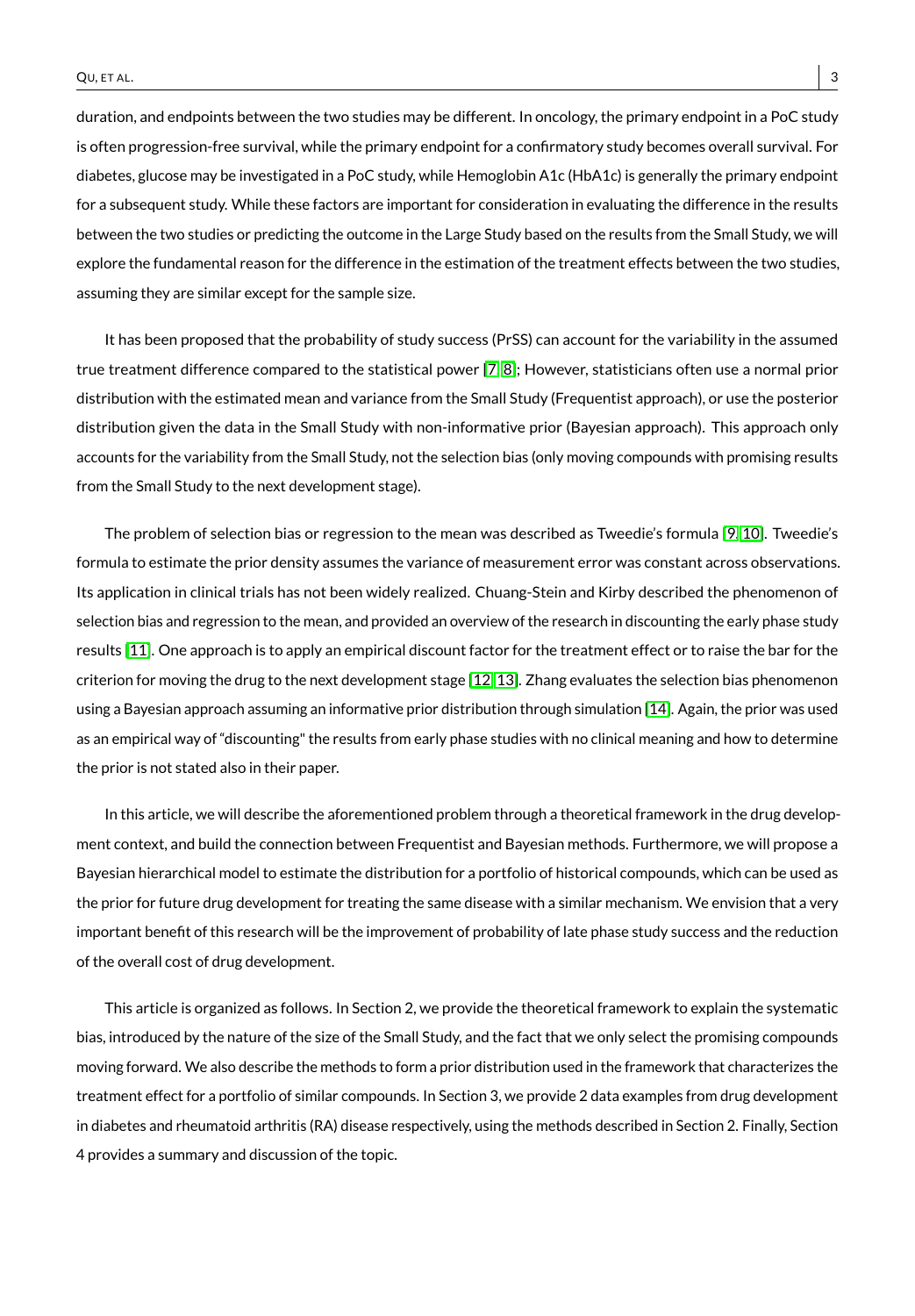# **2** | **METHODS**

Assume we are interested in estimating the treatment effect comparing a new treatment (at a certain dose) to a comparator (typically placebo). The treatment effect can be the treatment difference in means or proportions, logarithm of odds ratio, or logarithm of hazard ratio, depending on the type of variables for the outcome and study objectives. Given a compound, let  $\theta$  denote the true treatment effect. Without loss of generality, we assume a smaller value of  $\theta$  means better efficacy. Consider a typical sequential clinical development program for a compound in which an exploratory Small Study is conducted first, and the subsequent Large Study is conducted upon promising results from the Small Study. Assume the estimators of the treatment difference for the Small Study and Large Study are distributed from

$$
\hat{\theta}_S \vert \theta \sim \mathcal{F}_S(\theta) \tag{1}
$$

and

$$
\hat{\theta}_L \mid \theta \sim \mathcal{F}_L(\theta),\tag{2}
$$

respectively. We further assume the compound being studied is from a portfolio of candidate treatments with the true treatment effect distributed from

<span id="page-3-0"></span>
$$
\theta \sim \mathcal{F}_{\theta}.\tag{3}
$$

We assume

- $1.$   $\hat\theta_S \perp \hat\theta_L | \theta$ , i.e., the conditional independence between  $\hat\theta_S$  and  $\hat\theta_L$  given the treatment effect  $\theta$  for the compound under investigation.
- $2.$   $E[\hat{\theta}_S|\theta]=E[\hat{\theta}_L|\theta]=\theta.$  Although sometimes the estimators are only asymptotically unbiased given  $\theta$ , we assume the conditional unbiasedness for the convenience of calculation and argumentation.

#### **2.1** | **The probability of observing a large treatment effect in a small PoC study**

We now illustrate the impact of the variability in  $\hat\theta_S$  on the probability of meeting a desired threshold value for the treatment difference through a normal prior distribution:

$$
\hat{\theta}_S|\theta \sim N(\theta, \sigma_s^2).
$$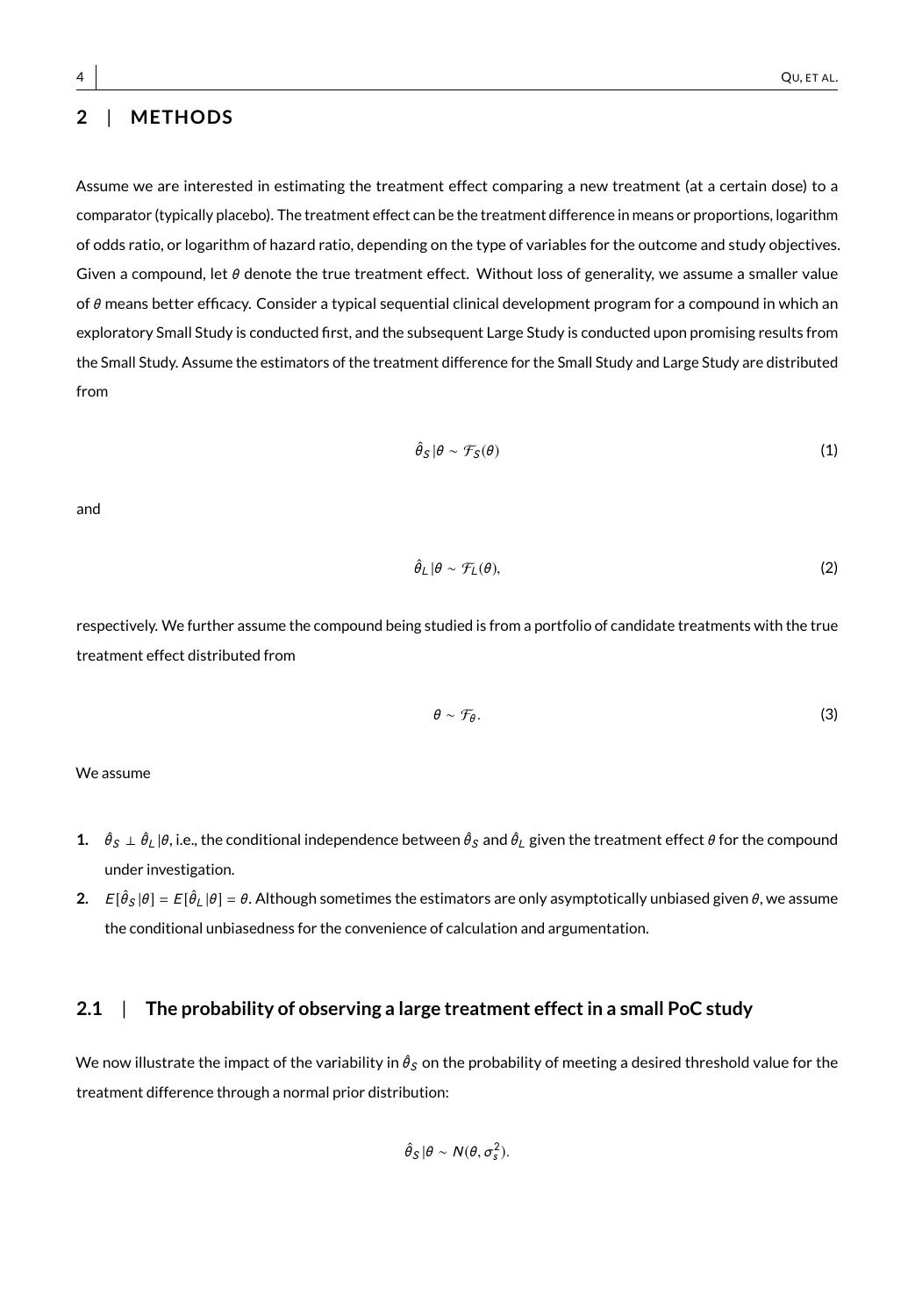<span id="page-4-0"></span>

Treatment Difference in the Change in HbA1c

FIGURE 1 The distribution (density) of the true treatment effect  $(\theta)$  and the estimator for the treatment effect in the Small Study  $\hat{\theta}_{\mathcal{S}}$ .

For example, suppose we intend to develop an anti-diabetes treatment and the primary endpoint in the Small Study is the change in HbA1c from baseline at week 12. The desired treatment effect for the new treatment versus placebo (difference in group means) is at least as good as  $\delta = -1.5\%$ . Figure [1](#page-4-0) shows the relationship between the probability of meeting the threshold value [Pr( $\hat{\theta}_S \le \delta$ )] and the standard deviation,  $\sigma_s$ , for  $\theta \sim N(-1.0, 0.5)$ . We can see that Pr( $\hat\theta_S\leq\delta$ ) increases as  $\sigma_s$  goes up. This means the smaller the sample size, the more likely we would be to observe a promising treatment effect for this particular compound in the portfolio.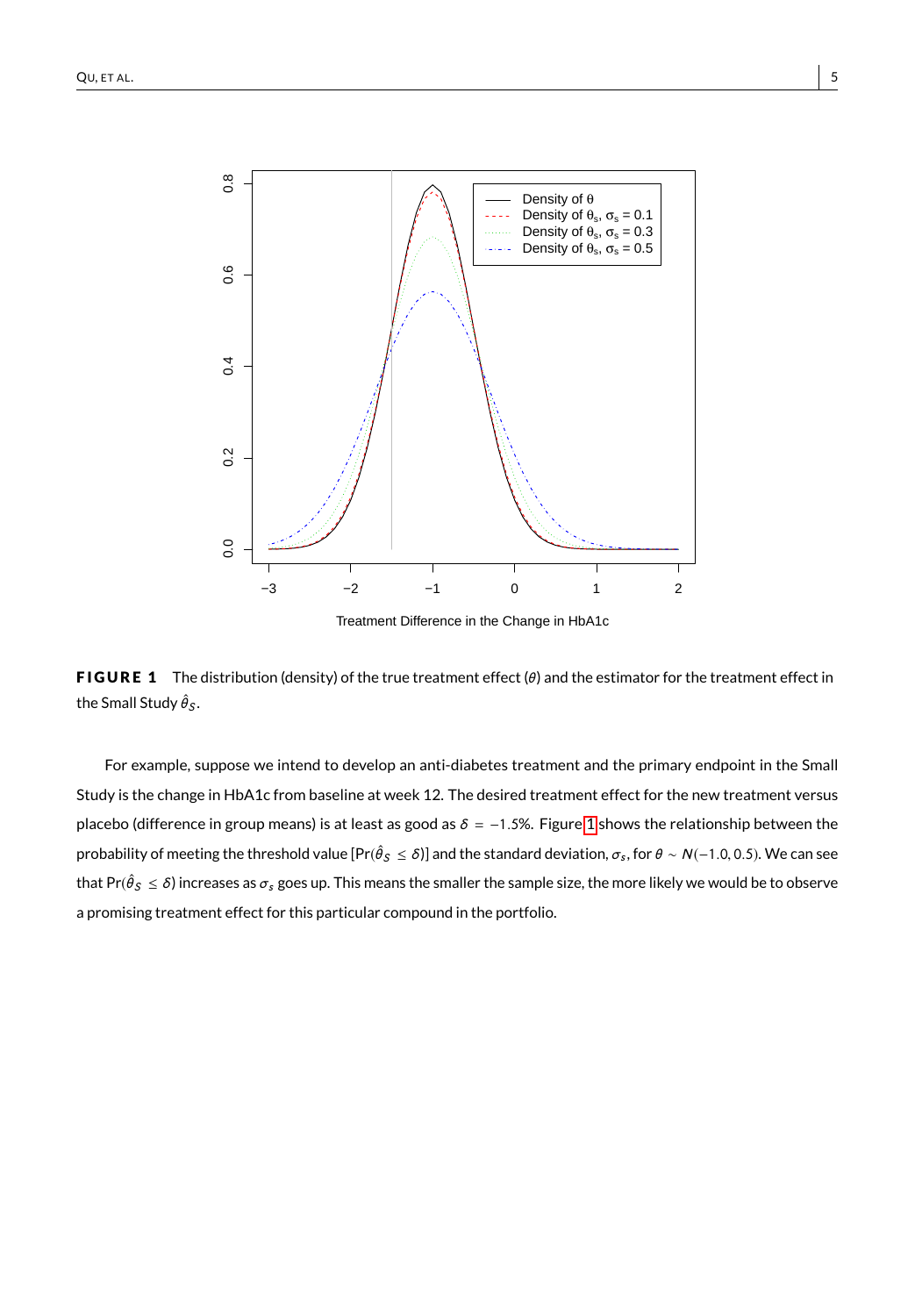## <span id="page-5-1"></span>**2.2** | **Define and adjust for the selection bias from a frequentist approach**

Although  $\hat\theta_\mathcal S \perp \hat\theta_L$ | $\theta$ , an underlying distribution for  $\theta$  imposes an unconditional correlation between  $\hat\theta_\mathcal S$  and  $\hat\theta_L$ . A joint distribution between  $\hat{\theta}_{\mathcal{S}}$  and  $\hat{\theta}_L$  is shown below:

$$
f(\hat{\theta}_S, \hat{\theta}_L) = \int f(\hat{\theta}_S, \hat{\theta}_L, \theta) d\theta
$$
  
= 
$$
\int f(\hat{\theta}_S, \hat{\theta}_L | \theta) f(\theta) d\theta
$$
  
= 
$$
\int f(\hat{\theta}_S | \theta) f(\hat{\theta}_L | \theta) f(\theta) d\theta.
$$
 (4)

The conditional distribution  $f(\hat{\theta}_L|\hat{\theta}_\mathcal{S})$  can subsequently be derived accordingly:

$$
f(\hat{\theta}_L|\hat{\theta}_S) = \frac{f(\hat{\theta}_S, \hat{\theta}_L)}{f(\hat{\theta}_S)}.
$$
\n(5)

The drug development is a stage-wise process: we only move the compound to the Large Study if the Small Study shows a reasonably promising result (e.g.,  $\hat{\theta}_S < \delta$ ). Therefore, even though  $\hat{\theta}_L$  itself is an unbiased estimator for  $\eta, \hat{\theta}_L$  given  $\hat{\theta}_{\mathcal{S}} < \delta$  is no longer an unbiased estimator for  $\eta$ .

We now evaluate two quantities of interest from the Small Study based on the conditional distribution:

- $1$ . The mean treatment difference for the Large Study conditional on the result from the Small Study, i.e.,  $E(\hat\theta_L|\hat\theta_S)$ . Since  $E(\hat\theta_L|\hat\theta_S)$  is a function of  $\hat\theta_S$ , it has no selection bias. Therefore,  $E(\hat\theta_L|\hat\theta_S)$  is an unbiased estimator for  $\eta$ , which can be seen by  $E[E(\hat{\theta}_L|\hat{\theta}_S)] = E(\hat{\theta}_L) = \eta$ .
- **2.** The conditional probability of achieving the desired treatment effect for the Large Study conditional on the result from the Small Study, i.e.,  $Pr(\hat{\theta}_L < \delta | \hat{\theta}_S)$ . It can also been seen that  $E\{Pr(\hat{\theta}_L < \delta | \hat{\theta}_S)\} = Pr(\hat{\theta}_L < \delta)$ .

The *bias* (sometimes also called *discount factor*) for using  $\hat{\theta}_S$  to estimate the expected treatment effect for the Large Study given the Small study is defined by

<span id="page-5-0"></span>
$$
\Delta(\hat{\theta}_S) = E(\hat{\theta}_L|\hat{\theta}_S) - \hat{\theta}_S. \tag{6}
$$

The bias is computed based on the information from the Small Study and the information from the portfolio, but independent of the estimate from the Large Study. It represents the amount of adjustment or discount factor we shall apply to the treatment effect estimate from the Small Study in order to have a more realistic view of the expected treatment effect from the Large Study.

To have a more concrete perspective on the definition of "bias", let us assume a special case where  $\mathcal{F}_S$ ,  $\mathcal{F}_L$ , and  $\mathcal{F}_\theta$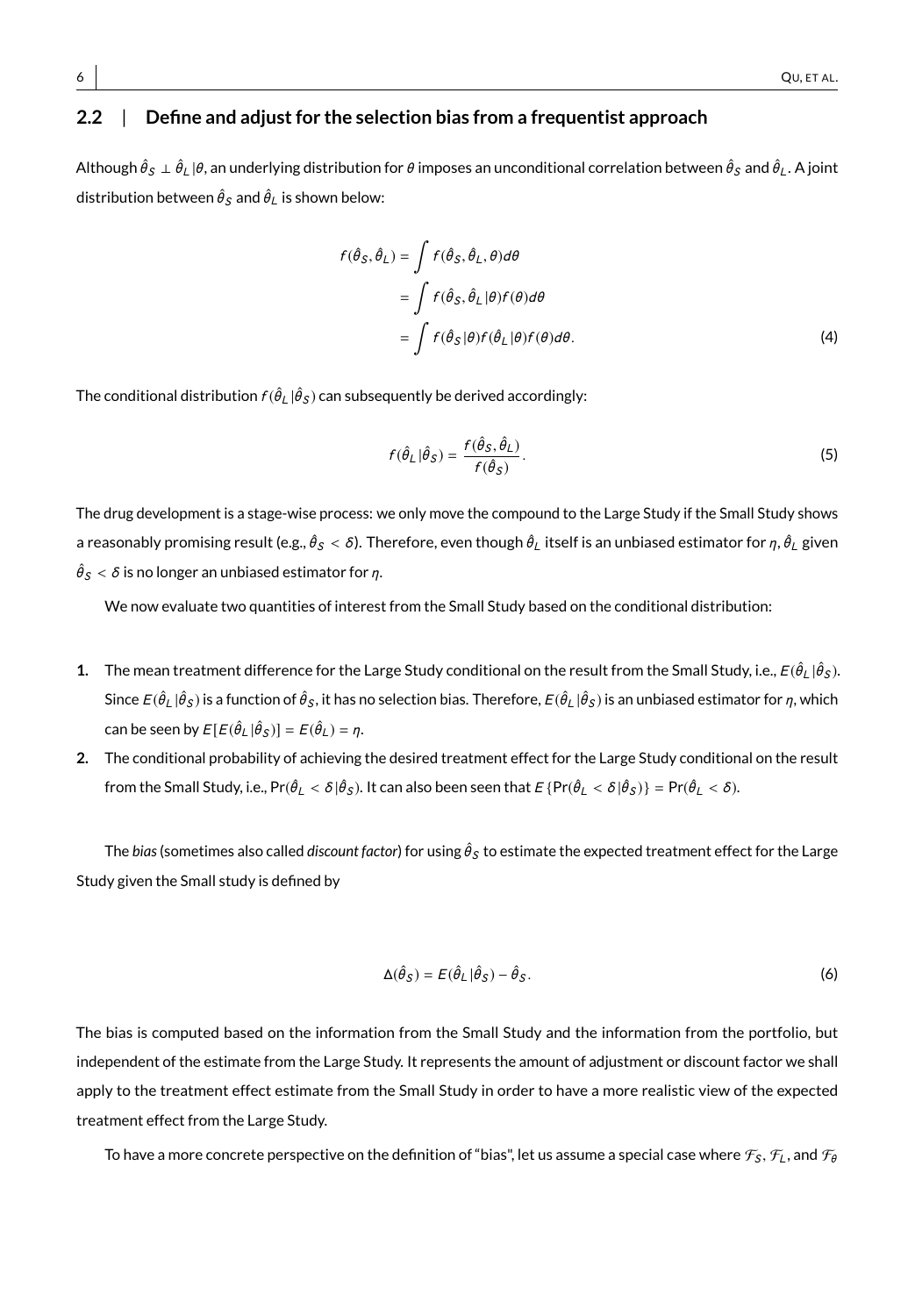<span id="page-6-0"></span>

FIGURE 2 The relationship between observed treatment effect in the Small Study (x-axis) and the difference in the conditional treatment effect between the Large Study and Small Study (y-axis), assuming  $\eta = -1.0$  and  $\sigma = 1.0$ .

are normal distributions such that

$$
\hat{\theta}_S|\theta \sim N(\theta, \sigma_S^2),\tag{7}
$$

$$
\hat{\theta}_L \, |\theta \sim N(\theta, \sigma_L^2),\tag{8}
$$

and

$$
\theta \sim N(\eta, \sigma^2),\tag{9}
$$

where  $\eta$  and  $\sigma^2$  are the mean and variance for the prior distribution of  $\theta$ . The unconditional distribution of  $(\hat{\theta}_S, \hat{\theta}_L)$  is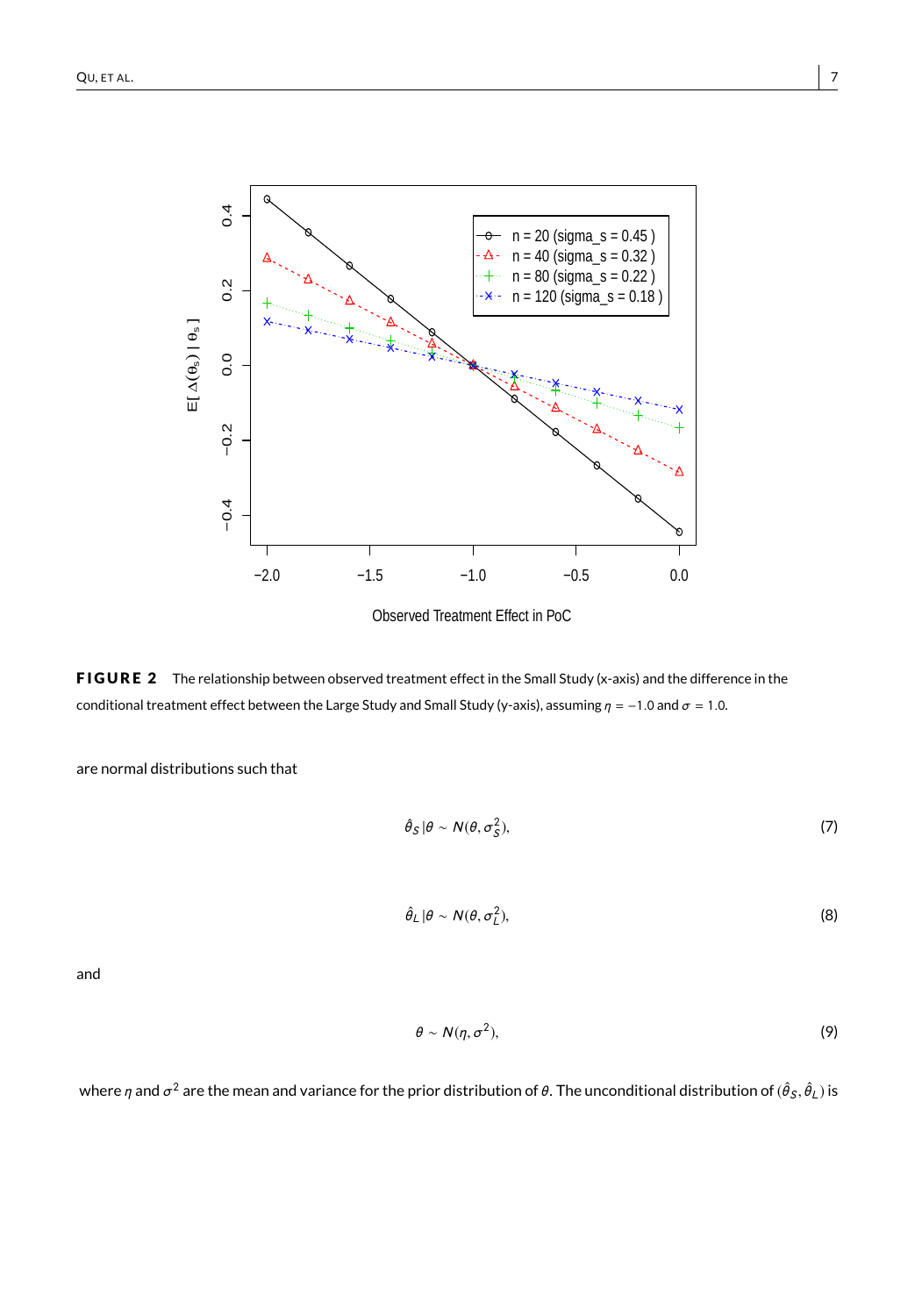easily derived as

$$
\begin{bmatrix}\n\hat{\theta}_{S} \\
\hat{\theta}_{L}\n\end{bmatrix} \sim N \left( \begin{bmatrix} \eta \\ \eta \end{bmatrix}, \begin{bmatrix} \sigma_{S}^{2} + \sigma^{2} & \sigma^{2} \\ \sigma^{2} & \sigma_{L}^{2} + \sigma^{2} \end{bmatrix} \right). \tag{10}
$$

The conditional distribution of  $\hat{\theta}_L$  given  $\hat{\theta}_S$  is

<span id="page-7-0"></span>
$$
\hat{\theta}_L|\hat{\theta}_S = s \sim N(\eta + (\sigma_S^2 + \sigma^2)^{-1}\sigma^2(s - \eta), (\sigma_L^2 + \sigma^2) - (\sigma_S^2 + \sigma^2)^{-1}\sigma^4). \tag{11}
$$

According to the definition by [\(6\)](#page-5-0), the bias is given by

<span id="page-7-1"></span>
$$
\Delta(s) = \eta + (\sigma_S^2 + \sigma^2)^{-1} \sigma^2 (s - \eta) - s = (\sigma_S^2 + \sigma^2)^{-1} \sigma_S^2 (\eta - s).
$$
 (12)

Figure [2](#page-6-0) shows the bias related to the observed treatment effect in the Small Study for various sample sizes of the Small Study. In this plot, we mimic the variable of the change in HbA1c in anti-diabetes drug development, assuming the mean and standard deviation for the prior distribution are -1% and 1%, respectively. In anti-diabetes treatment PoC or phase 2 studies, the sample size is generally between 20 and 100 per treatment arm. Since  $\eta$  is the mean of a portfolio of candidate drugs of the same class and the sponsors tend to pick up the compounds with promising results from the Small Study to move forward, s is generally smaller than  $\eta$  (keep in mind smaller values mean better efficacy). Then, the bias is always positive, and the treatment effect observed in the Large Study is very likely worse than that in the Small Study. The more promising and more variable the Small Study result is, the larger the difference between the expected treatment effects from the 2 studies will be. Therefore, more discount shall be applied towards the observed treatment effect in the Small Study in the planning of the next study, to offset the magnitude and variability in estimating  $\hat{\theta}_S$ .

The conditional distribution of  $\hat\theta_L$  given  $\hat\theta_S$  also enables us to estimate the probability of observing the desired efficacy conditional on the result from the Small Study. Figure [3](#page-8-0) depicts the relationship between the observed treatment effect from the Small Study ( $\hat\theta_S$ ) and the conditional probability of the success of the Large Study for different standard error of the observed treatment difference in the Small Study (with a similar setting as Figure [2\)](#page-6-0). Again, the more promising the observed treatment effect is in the Small Study, the more likely the next study is to succeed. However, given any fixed value of  $\hat{\theta}_S$ , as the standard error of the estimate increases from 0.18 to 0.45, the conditional probability of the success of the Large Study falls by 20-30%.

From [\(11\)](#page-7-0), the adjusted estimator of the expected treatment effect for the Large Study is readily available:

$$
E[\hat{\theta}_L|\hat{\theta}_S=s]=\eta+(\sigma_S^2+\sigma^2)^{-1}\sigma^2(s-\eta).
$$

Although it is called a special case when  $\mathcal{F}_S$ ,  $\mathcal{F}_L$ , and  $\mathcal{F}_{\theta}$  are normal distributions, this is, in fact, quite general and can apply to a wide variety of scenarios in clinical development. By central limit theorem, with moderate or large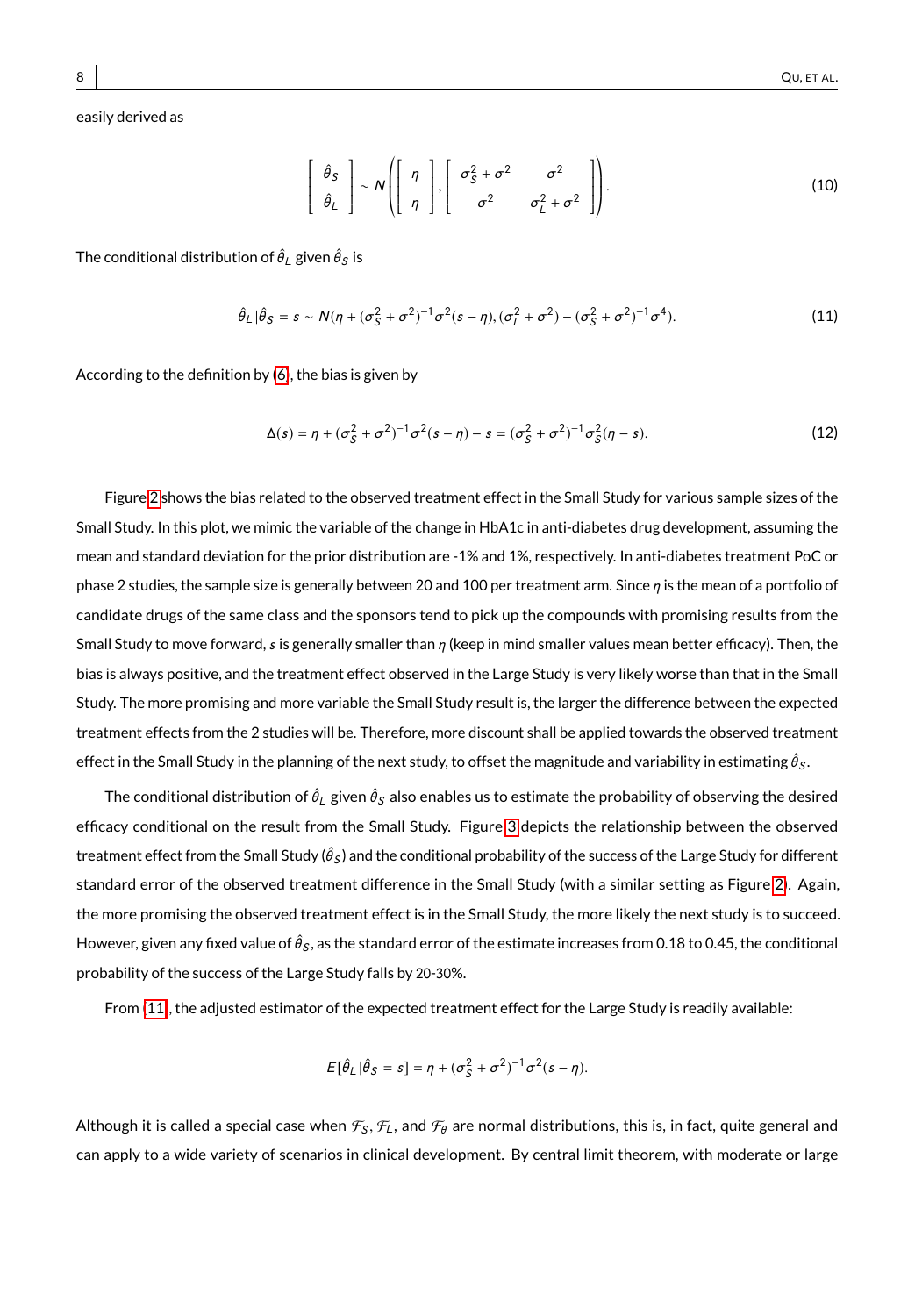<span id="page-8-0"></span>

FIGURE 3 The relationship between the observed treatment difference estimate from the Small Study and the conditional probability of the success of the subseqeunt Large Study (assuming  $\eta = -1.0$ ,  $\sigma = 1.0$ , and the sample size is 400 for the Large Study).

sample size, both  $\hat\theta_L$  and  $\hat\theta_S$  approximately follow normal distributions regardless of the distribution of their associated outcomes. This is not very different from the estimation and inferences in the Frequentist approach, where the normal approximation is commonly used. The only distribution that could be very non-Gaussian is the prior distribution  $\mathcal{F}_{\theta}$ , which depends on the nature of the portfolio of drugs under investigation.

## **2.3** | **Understand and adjust for the bias from the perspective of Bayesian statistics**

As Efron [\[10\]](#page-17-8) pointed out, Bayesian method inherently prevents the bias if the appropriate prior distribution is used. Let  $f(\theta|\hat{\theta}_S)$  be the posterior distribution given the estimator  $\hat{\theta}_S$  with a prior distribution of [\(3\)](#page-3-0). The conditional expectation  $E(\hat\theta_L|\hat\theta_S)$  is equivalent to the Bayesian posterior mean for the Small Study with the prior distribution of [\(3\)](#page-3-0). This can be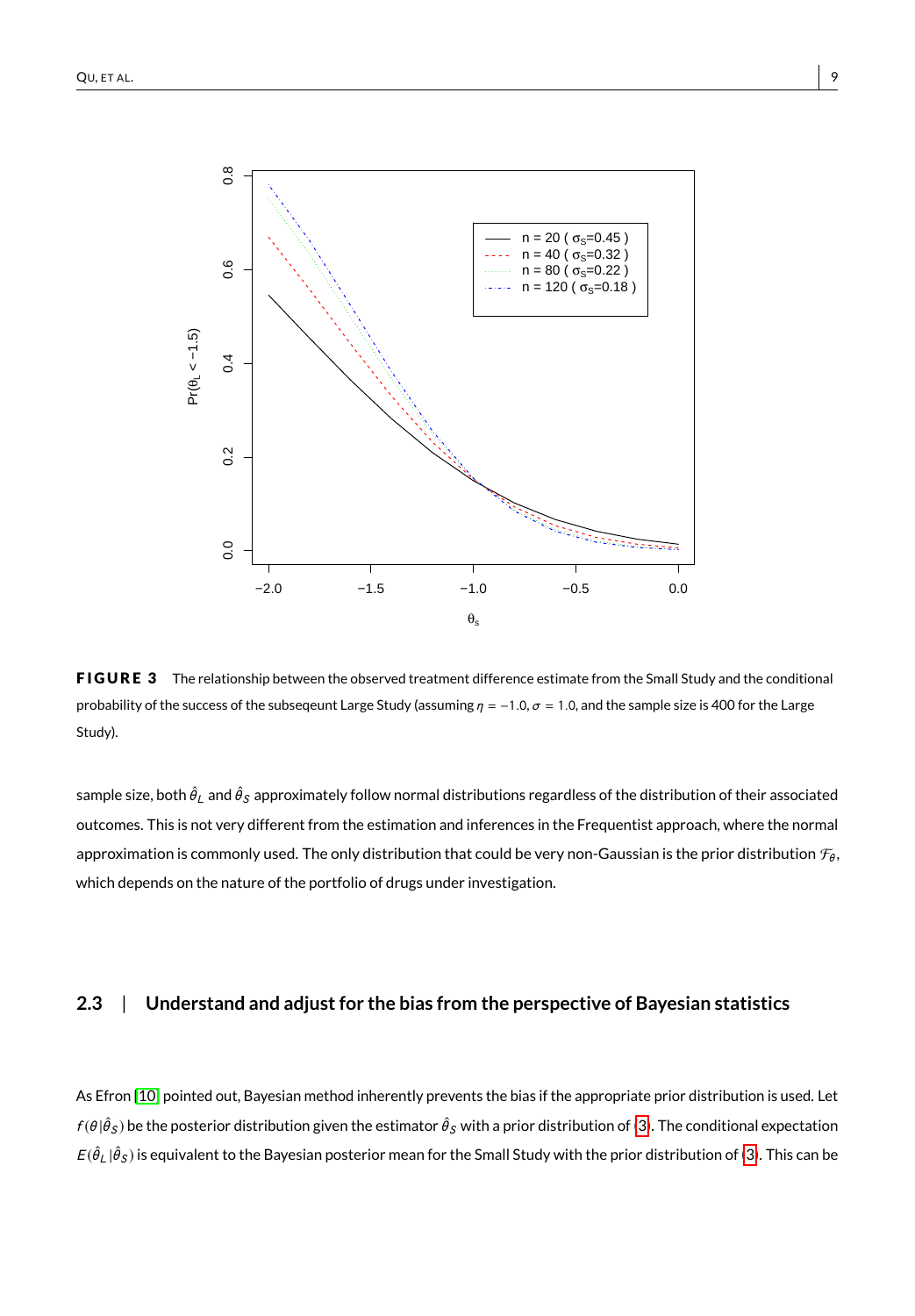seen by

$$
E(\hat{\theta}_L|\hat{\theta}_S) = E\{E(\hat{\theta}_L|\hat{\theta}_S,\theta)|\hat{\theta}_S\} = E\{E(\hat{\theta}_L|\theta)|\hat{\theta}_S\} = E(\theta|\hat{\theta}_S).
$$
\n(13)

Similarly,

$$
\Pr(\hat{\theta}_L < \delta \,|\hat{\theta}_S) = E\left\{\Pr(\hat{\theta}_L < \delta \,|\hat{\theta}_S, \theta)\,|\hat{\theta}_S\right\} = E\left\{\Pr(\hat{\theta}_L < \delta \,|\theta)\,|\hat{\theta}_S\right\} \tag{14}
$$

is the posterior expectation of  $E\{Pr(\hat{\theta}_L < \delta | \theta)\}\$  given the estimator from the Small Study.

Often the sponsor who conducts the Small Study has the individual data  $Y_S$ . Then, a fully Bayesian method based on the observed data (instead of the estimator  $\hat\theta_S$ ) can be used to estimate the posterior distribution  $f(\theta|Y_S)$ . The adjusted point estimator is

$$
E(\hat{\theta}_L | Y_S) = E(\theta | Y_S),\tag{15}
$$

and the adjusted probability of meeting a threshold for the treatment effect is

$$
\Pr(\hat{\theta}_L < \delta | Y_S) = E\{\Pr(\hat{\theta}_L < \delta | \theta) | Y_S\}.\tag{16}
$$

When the individual patient data Y<sub>S</sub> are available, the estimation based on the posterior distribution  $f(\theta|Y_S)$  is more natural, and may be more accurate compared to  $f(\theta|\hat\theta_S)$  when the distribution of  $\hat\theta_S$  is not exactly normally distributed; while the estimation based on the posterior distribution given  $\hat\theta_S$  provides an advantage when only the estimate for the Small Study is available.

#### <span id="page-9-0"></span>**2.4** | **Modeling the distribution of** θ

The estimation of the distribution of  $\theta$  is the key to the understanding of the portfolio performance in both Frequentist and Bayesian methods. In this section, we will use a Bayesian hierarchical model to form the prior distribution.

Following up the special case in Section [2.2,](#page-5-1) the estimates of  $\eta$  and  $\sigma^2$  are required to carry out the bias adjustment as defined by [\(12\)](#page-7-1). We propose to construct a hierarchical model for the estimation of parameters  $\eta$  and  $\sigma^2$ . At any given point in time, we use the study data on the compound portfolio accumulated so far to infer the parameter of the distribution of  $\theta$ . As the portfolio is expanding with time, we should update the inference when more relevant study information becomes available.

Suppose we have information for I compounds. For the  $i^th(1 \leq i \leq I)$  compound, there are  $m_i$  studies. Note that it is important to include data from both positive and negative studies, and both early and late phase studies. For some studies, the population, endpoint or study duration may be different from what we desire, either these studies are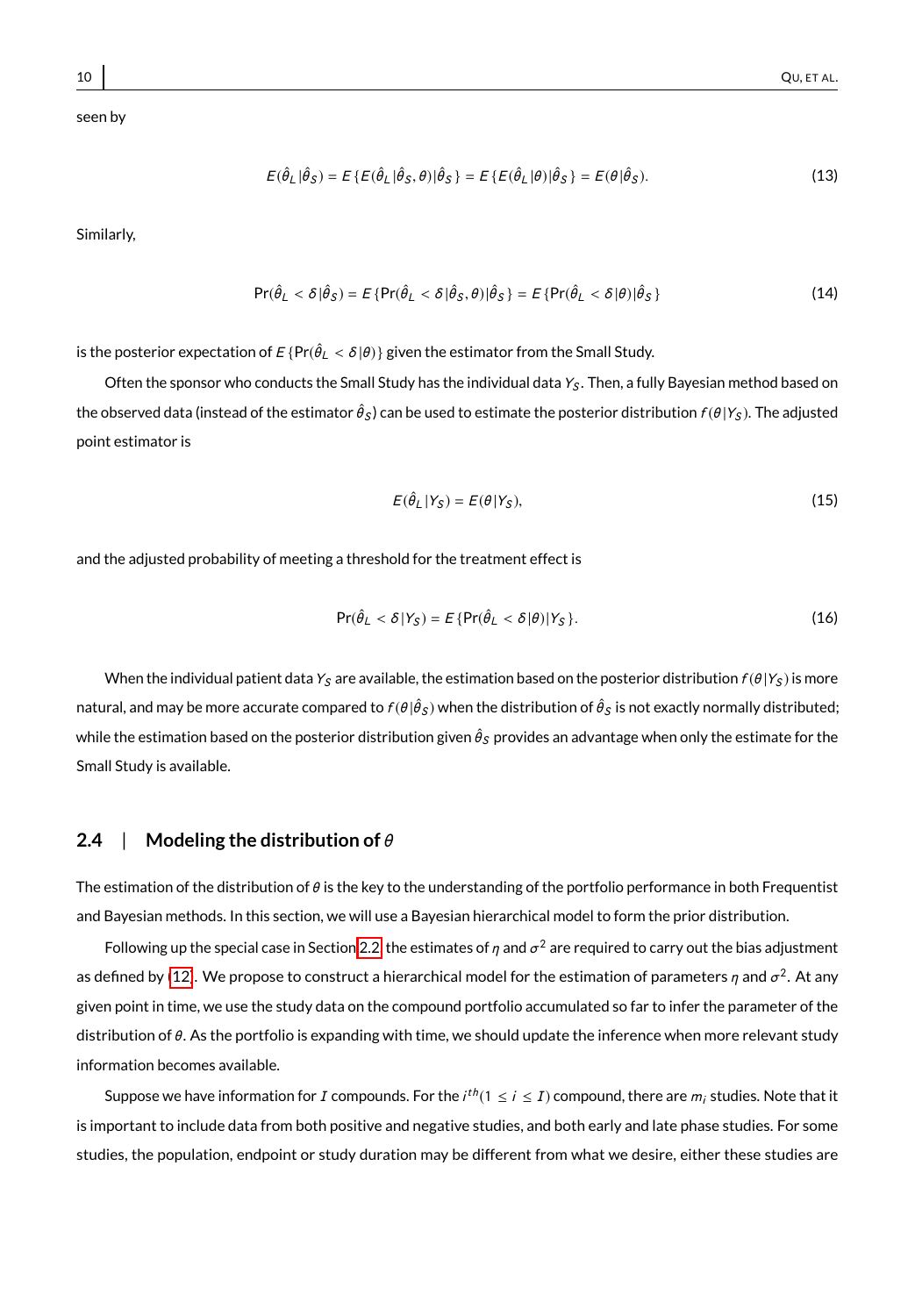excluded or the treatment effect for the desired population, endpoint and study duration is estimated with additional modeling and extrapolations. The estimates from the studies can be modeled as

<span id="page-10-0"></span>
$$
\hat{\theta}_{ij}|\theta_i \sim N(\theta_i, \sigma_{ij}^2), \quad i = 1, 2, \ldots, I; \quad j = 1, 2, \ldots, m_i
$$
\n(17)

and

$$
\theta_i \sim N(\eta, \sigma^2). \tag{18}
$$

By assigning prior distributions for  $\eta$  and  $\sigma^2$ , the inference on  $\eta$  and  $\sigma^2$  can be easily obtained from the maximum likelihood estimation or using Bayesian hierarchical modeling framework. Note Tweedie's formula cannot be used here as the variances  $\sigma^2_{ij}$  are not constant [\[9,](#page-17-7) [10\]](#page-17-8). We suggest a non-informative or weakly informative prior for the distribution of  $\eta$  and  $\sigma^2$ , where for example,  $\eta \sim N(0,1000)$ ;  $\sigma^2 \sim$  Inverse Gamma (0.001, 0.001). Standard softwares are readily available to draw the posterior inference based on the defined hierarchical modeling, such as JAGS, WinBUGS and STAN. Once the posterior estimates for  $\eta$  and  $\sigma^2$  are obtained, they can be fed into [\(12\)](#page-7-1) to gauge the bias for any compound in the portfolio finishing the Small Study with a promising result, and construct an adjusted estimator for the assessment of efficacy of this compound and planning for the next study.

The method of estimating  $\mathcal{F}_{\theta}$  can be easily generalized to other models or assuming a non-Gaussian distribution. For example, a more complex approach to model the prior is to include the within-compound between-study variability. Specifically, one can replace equation [\(17\)](#page-10-0) with

<span id="page-10-1"></span>
$$
\hat{\theta}_{ij}|\theta_{ij} \sim N(\theta_{ij}, \sigma_{ij}^2), \ \theta_{ij}|\theta_i \sim N(\theta_i, \sigma_i^2), \ \ i = 1, 2, \ldots, I; \ \ j = 1, 2, \ldots, m_i,
$$
\n(19)

where  $\theta_{ij}$  the mean for study  $j$  and compound  $i,\sigma^2_{ij}$  is the variance of  $\hat\theta_{ij}$  given  $\theta_{ij},\theta_i$  is the mean for compound  $i$ , and  $\sigma_i^2$  is the between-study variance for compound  $i.$  In some cases it may be difficult to estimate the within-compound between-study variability when there is only 1 Small Study for a compound.

### **3** | **REAL DATA EXAMPLES**

In this section, we illustrate the application of bias adjustment through real data examples in two therapeutic areas: diabetes and immunology. In the diabetes therapeutic area, we considered the endpoint of body weight for the class of incretins as anti-diabetic drugs for patients with Type-2 diabetes while in the immunology therapeutic area, we focused on the treatment against the disease of rheumatoid arthritis (RA).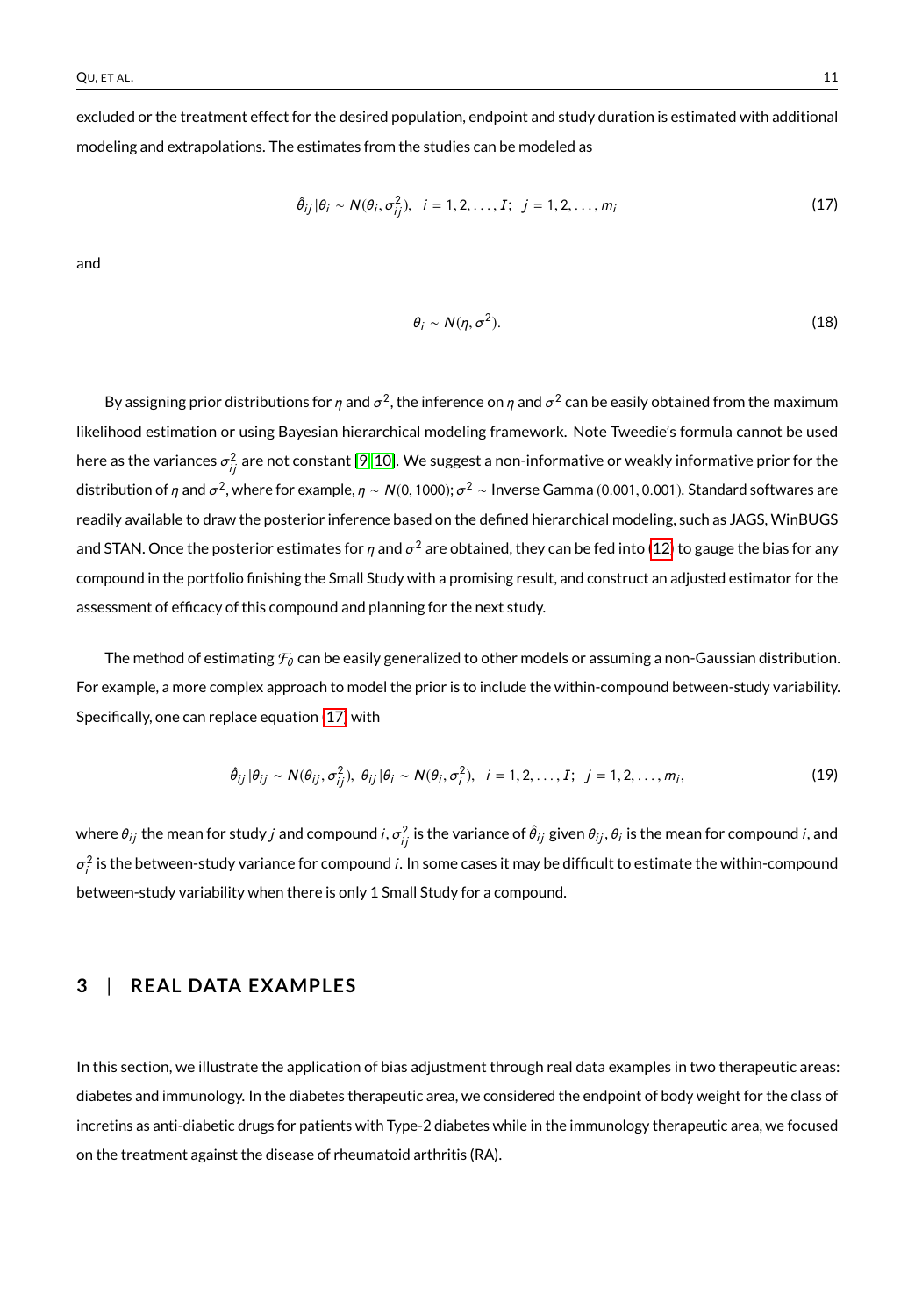#### **3.1** | **Diabetes Therapeutic Area**

Due to confidentiality requirements, the compounds have been de-identified. The proposed method in Section [2.4](#page-9-0) is implemented to model the distribution of the treatment effect  $\theta$  in the portfolio of candidate compounds. To that purpose, we gathered and used the available study data (from publication or conference presentations) with regards to the effect of incretins on weight loss across pharmaceutical companies. In this real data application, the Small Study refers to the phase 1b MAD study while the Large Study corresponds to the phase 2 study. Again, we assume normal distributions for  $\mathcal{F}_5$ ,  $\mathcal{F}_L$ , and  $\mathcal{F}_{\theta}$ . In this illustrative example, the outcome is the change in body weight from baseline to 4 weeks. There are 5 compounds for which we know the estimates and their standard errors for both phase 1b and phase 2 studies, so that we can compare the bias-adjusted estimate and the observed treatment effect in phase 2 study. In all studies for all 5 compounds, the population was similar: patients with Type-2 diabetes with inadequate glycemic control by diet and exercise or the treatment of metformin. The application follows the below procedure:

- **1.** Use the method in Section [2.4](#page-9-0) to model the distribution  $\mathcal{F}_{\theta}$  with all available information.
- $2.$  Apply the bias adjustment as in [\(12\)](#page-7-1) to those 5 compounds, compute the new estimate  $E[\hat\theta_L|\hat\theta_S=s]$ , and compare with the observed treatment effect for the phase 2 study.

The actual availability of the Large Study (phase 2 study) results allow for a comparison of the un-adjusted and adjusted estimates ( $\hat\theta_S$  and  $E[\hat\theta_L|\hat\theta_S=s]$ , respectively) with the observed estimates of treatment effect in phase 2 study. Figure [4](#page-12-0) shows a graphical display of the unadjusted treatment effect based on the Small Study ( $\hat\theta_{\cal S}$ ) versus the observed treatment effect in the Large Study (solid circles), and the adjusted treatment effect based on the Small Study (E[ $\hat\theta_L$ | $\hat\theta_S= s$ ]) versus the observed treatment effect in the Large Study (hollow circle) for all 5 incretin compounds. The circle size (area) is proportionate to the information of the estimates (i.e., one over the square of the standard error). Most data used in this figure are confidential and have not been published, so we removed the scales for the x-axis and y-axis. For the illustration of effectiveness of the bias adjustment, the relative, but not the absolute scale, is sufficient. Ideally, we expect the solid circles (unadjusted estimates) to be distributed symmetrically across the 45-degree line; however, most of the time the sponsors are only willing to move the compounds to the next developmental stage when they exhibit promising results in the Small Study. This results in an uneven distribution of the solid circles with more circles in the lower right quadrant and fewer circles in the upper left area, a phenomenon of selection bias.

The adjusted estimates are closer to the observed treatment effect in phase 2 studies, as indicated by all the hollow circles with the exception of the purple compound moving away from the 45-degree line. This is not surprising because both the adjusted estimates from phase 1b studies (also called Bayesian shrinkage estimates) and the unadjusted estimate from phase 2b studies were subject to variability and, more importantly the Bayesian shrinkage estimator provides better overall estimation (e.g., in terms of mean squared errors) but may be biased if conditional on individual compounds. The estimate for the orange compound had relatively large variance for the treatment effect estimate (as indicated by a small circle) and a large treatment effect (much more than  $\eta$ ). Therefore, the circle for the orange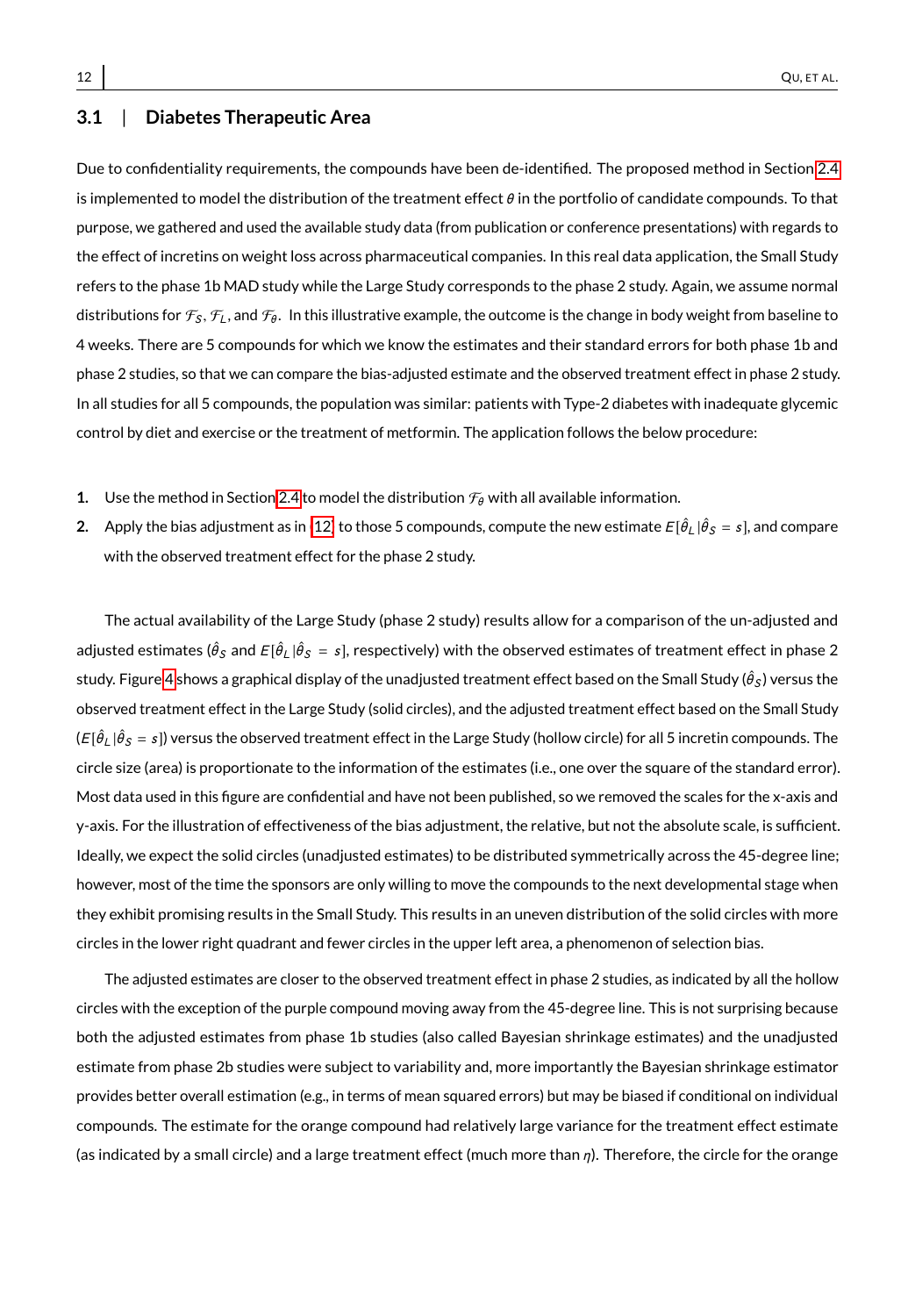<span id="page-12-0"></span>

FIGURE 4 The application of the bias adjustment in estimating the treatment effect on the change in body weight from baseline to 4 weeks for anti-diabetic incretin drugs. The x-axis for the solid circle indicates observed (unadjusted) treatment effect in Small Study and the x-axis for the hollow circle indicates adjusted treatment effect in Small Study.

compound had the most shift to the left. On the other hand, there was also one compound (the leftmost) with almost no weight loss based on the phase 1b study, while some weight loss was observed in a subsequent Large Study. This is rare in practice but it is possible for several reasons, for example, the primary outcome upon which the decision is made may not be weight loss. In addition, Figure [4](#page-12-0) shows the adjustment may not always make the treatment effect smaller. For the 2 leftmost compounds, the adjusted treatment effect was larger compared to the unadjusted one. This phenomenon is consistent with the property of the Bayesian shrinkage estimator, which shrinks the estimates to the center of the prior distribution.

#### **3.2** | **Immunology Therapeutic Area**

In this section, we further illustrate how the bias-adjusting method could be implemented in an RA example. While there are a handful of compounds approved for RA, it is not uncommon that a compound which is promising in a phase 2 study fails in phase 3. In this example, the Small Study refers to the phase 2 while the Large Study corresponds to the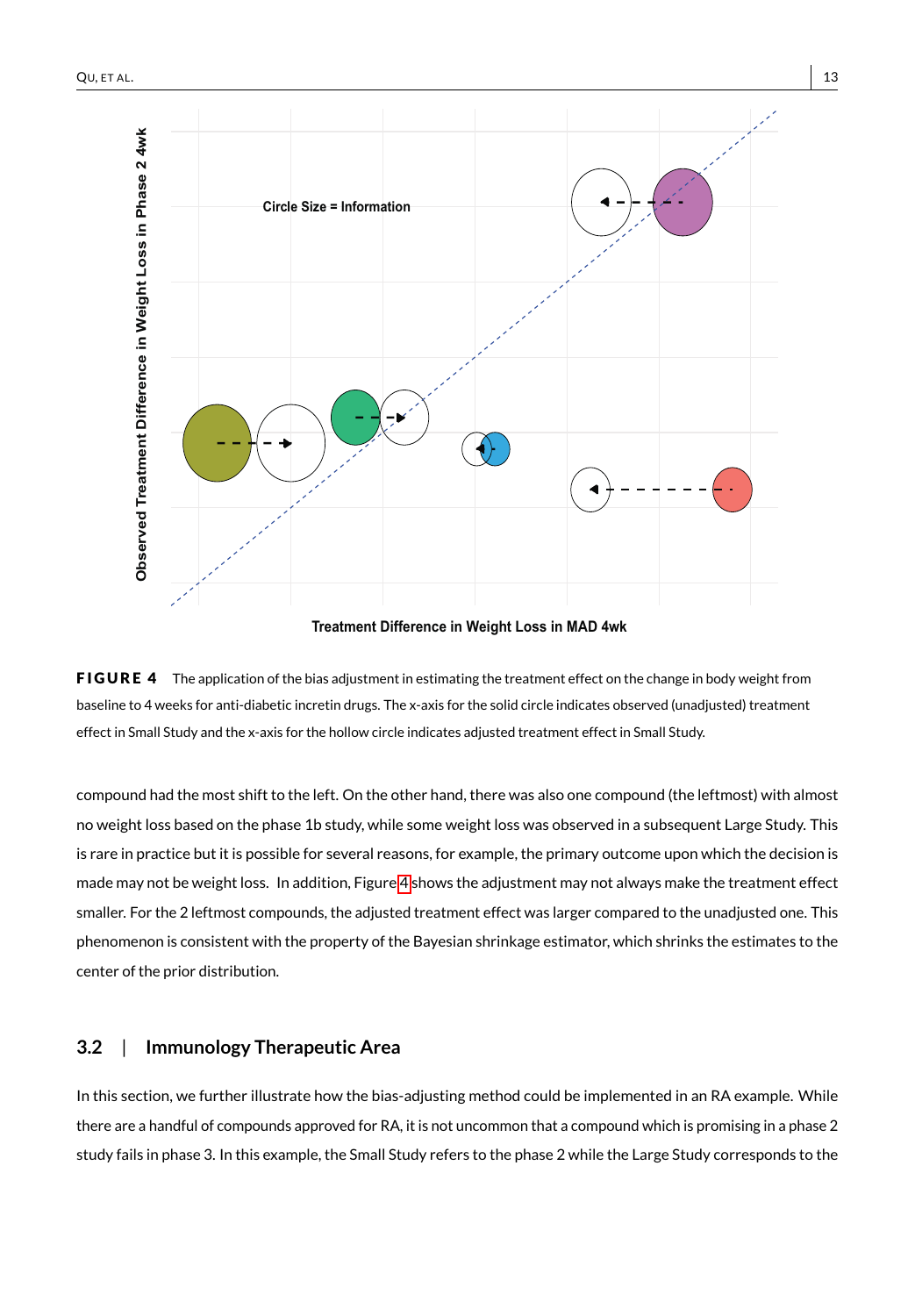phase 3 study. The outcome is set to be ACR20 (whether a patient has ≥ 20% improvement in ACR [American College of Rheumatology] assessment) at week 12, and the treatment effect θ is defined as the difference in ACR20 response rates between an experimental treatment and placebo arms. As treatment effect varies significantly across different subpopulations, we only focus on studies with populations that have had an inadequate response to methotrexate (MTX). As previously mentioned, normal distributions for  $\mathcal{F}_s$ ,  $\mathcal{F}_L$ , and  $\mathcal{F}_\theta$  are assumed throughout this section.

To estimate the portfolio distribution of  $\theta \sim N(\eta, \sigma^2)$ , we perform a systematic review of literature and select RA clinical trials based on two criteria: (i) double-blind, placebo-controlled RA trials with ACR20 results reported at week 12; (ii) > <sup>50</sup>% of enrolled patients have inadequate-response to MTX. Ultimately, 48 phase 2 trials are selected. We apply the method in Section [2.4](#page-9-0) using published estimates and standard errors in the selected phase 2 trials. The prior distribution is therefore estimated such that  $\theta \sim N(0.244, 0.14^2)$ , which is then used to calculate the adjusted treatment effect  $E[\hat{\theta}_L|\hat{\theta}_S=s]$ . Fourteen out of 48 phase 2 trials have been corresponded to 15 phase 3 trials, all of which share similar population and background therapies as those in selected phase 2 trials. Note that a phase 2 trial may be matched with more than one phase 3 trials. In this case, we used the meta-analysis to pool the results from multiple phase 3 trials and treated as one large phase 3 study. Overall, there were 9 compounds and 24 compound-dose levels ("treatments") included in the analysis.

Figure 5 represents the unadjusted treatment effect  $\hat{\theta}_S$  based on the phase 2 study versus the observed treatment effect in the phase 3 study (solid circles), and the adjusted treatment effect based on the phase 2 study  $E[\hat\theta_L|\hat\theta_S=s]$ versus the observed treatment effect in the phase 3 study (hollow circle). Each circle represents 1 compound-dose level. The circle size (area) is proportionate to the information of the estimates (i.e., one over the square of the standard error). The observed treatment effects  $\hat{\theta}_S$  in phase 2 range from 0.1 to 0.75, while phase 3 results are more stable and<br> treatment effects  $\hat{\theta}_L$  are within the range 0.2 to 0.4. Again, most of the solid circles fall under the 45-degree line, which means that in general phase 3 results appear worse than originally reported phase 2 results. This is another example of selection bias. Compared to the observed phase 2 treatment difference estimator  $\hat{\theta}_S$ , the bias-adjusted estimator  $E[\hat\theta_L|\hat\theta_S=s]$  is closer to its observed phase 3 results  $\hat\theta_L.$  The plot also shows the magnitude of bias-adjustment through the length of the arrow between each pair of solid and hollow circles. The longer the arrow, the more bias-adjustment is present. Such bias-adjustment is associated with two terms: (i) difference between  $\eta$  and the observed phase 2 result  $\hat{\theta}_S$ : the closer the observed phase 2 results are to 0.244, the smaller adjustment shall be applied; (ii) phase 2 sample size:<br> larger phase 2 sample size leads to a smaller adjustment, as indicated in (13).

#### **4** | SUMMARY AND DISCUSSION

Selection bias or regression to the mean phenomenon has been observed in the past, and some research has been done in this area. In this article, we made new contributions in four aspects: the clinical meaning of the prior, the connection between the estimation bias due to selection bias and the Bayesian posterior mean, the use of hierarchical modeling to estimate the distribution of the underlying treatment effect for a portfolio of compounds, which can be used as the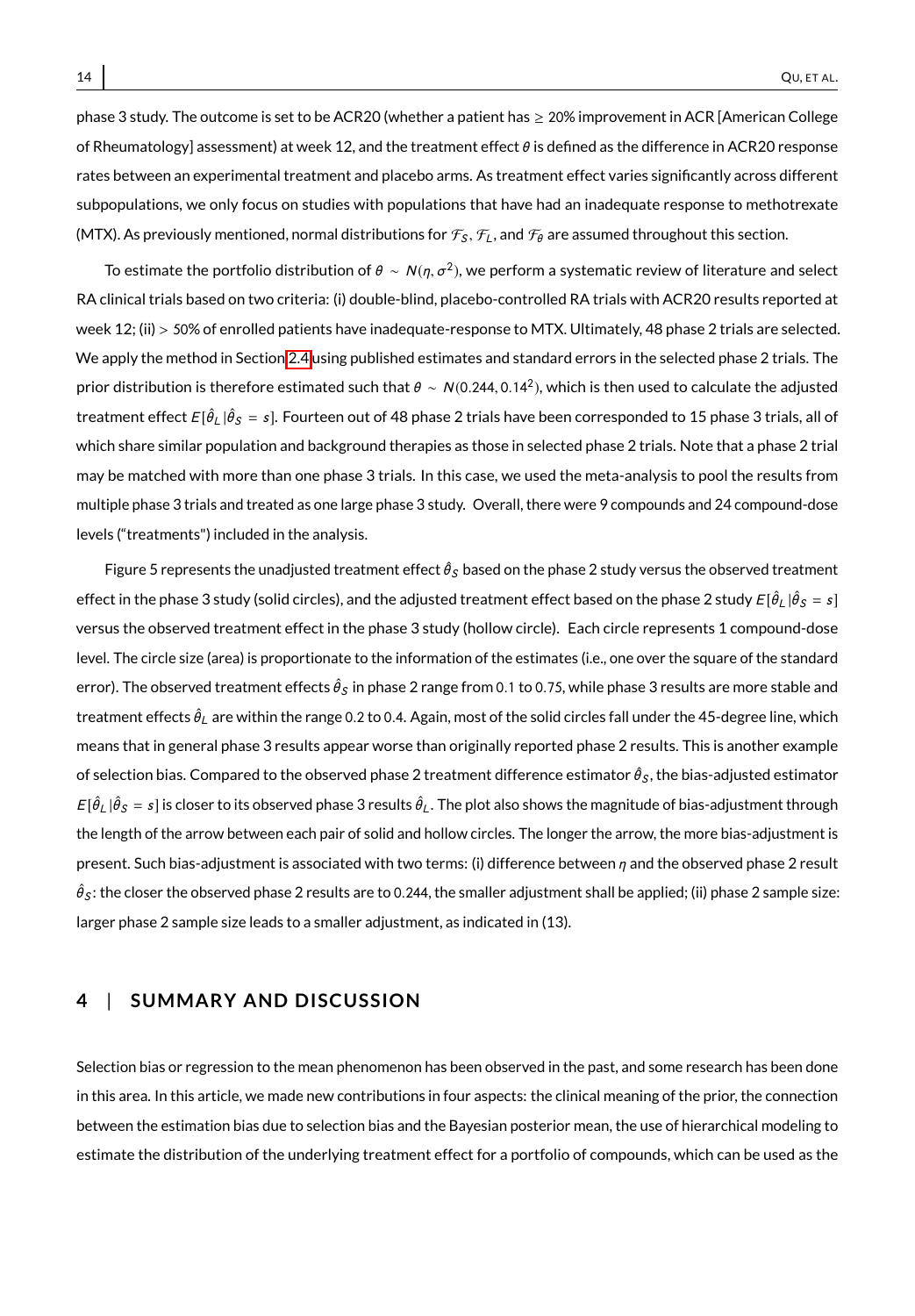

FIGURE 5 The application of the bias adjustment in estimating the treatment effect of selected RA compounds. The x-axis for the solid circle indicates observed (unadjusted) treatment effect in Small Study and the x-axis for the hollow circle indicates adjusted treatment effect in Small Study.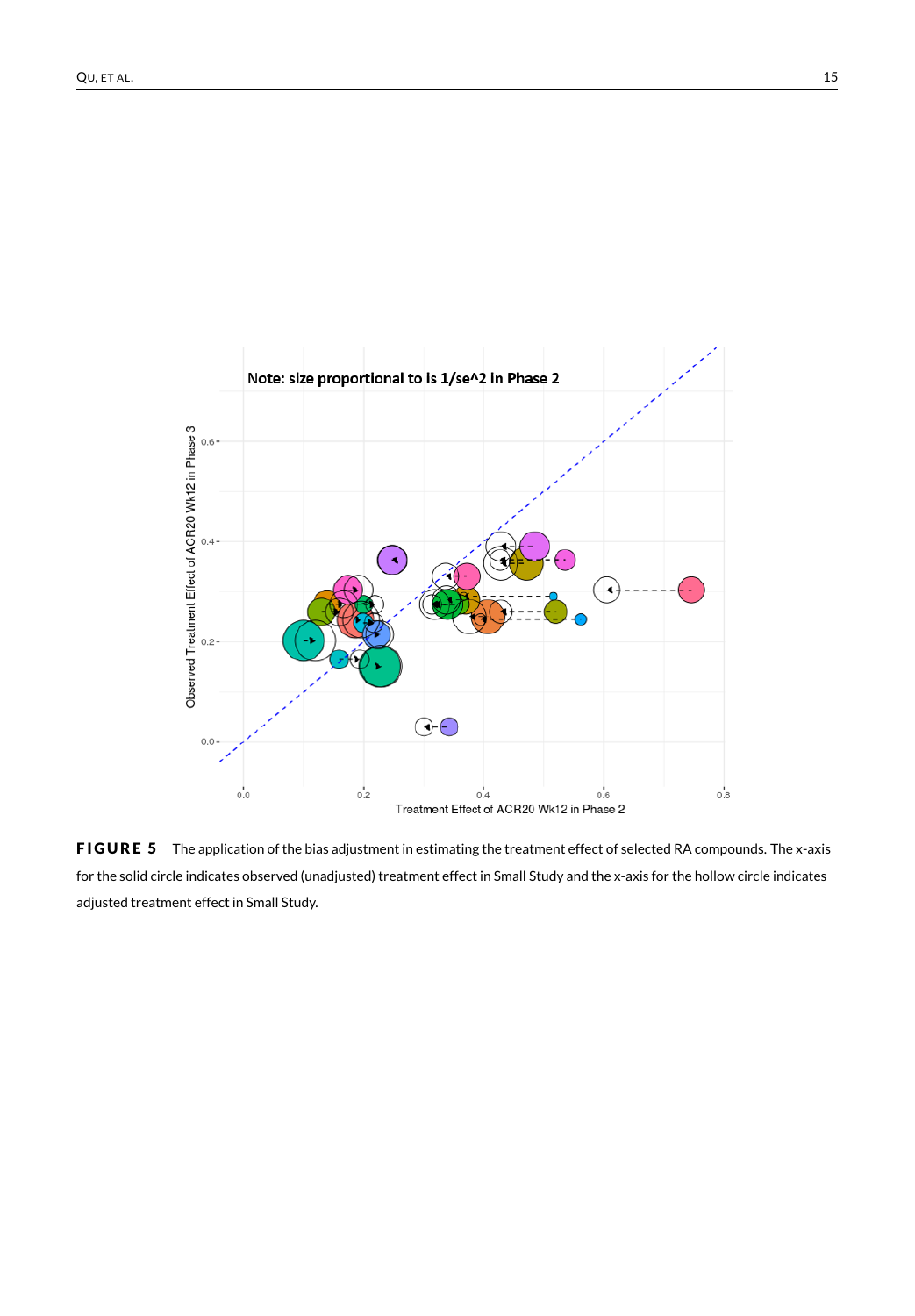prior distribution to adjust the treatment effect for current and future studies, and the role of estimation variability in the Small Study in the estimation bias.

Although prior distribution has been used in the estimation of posterior mean to account for selection bias, the clinical meaning of prior distribution was not clearly defined [\[14\]](#page-17-12). In this article, we defined that the prior represents the distribution of the underlying treatment effect of a portfolio of similar compounds. The clarification of the clinical meaning of prior distribution allows us to develop a Bayesian hierarchical model to estimate the prior distribution. We start from the commonly understood bias as  $E[\hat\theta_L|\hat\theta_S]-\hat\theta_S$  and showed this is equivalent to  $E[\theta|\hat\theta_S]-\hat\theta_S,$  the "regression to the mean" (discount) effect from the Bayeisan framework, if θ is the treatment effect. While Chuang-Stein and Kirty consider the discount based on the Bayesian framework as a different definition of "regression to the mean" [\[11\]](#page-17-9), we established the equivalence of discount between Frequentist and Bayesian methods. We also further quantified the variability in the estimator for the Small Study on the probability of achieving a large promising treatment effect, as well as on the bias. The larger the estimation variability and the larger the effect size in the Small Study, the more discount should be applied to adjust for the bias in the estimator for the Large Study. Therefore, special caution should be taken when a very promising signal is observed from a very small study.

This phenomenon may be perplexing. For a single asset,  $\hat{\theta}_S$ , the estimator from the Small Study, is unbiased for treatment effect since  $E(\hat\theta_S|\theta)$  =  $\theta.$  However, from a portfolio perspective, the distribution of the observed treatment effect  $\hat\theta_S$  is more variable than the distribution of true  $\theta$ , but  $\hat\theta_S$  is still an unbiased estimator for the mean of true treatment effect for the portfolio. This can be seen from the theoretical perspective:

$$
Var(\hat{\theta}_S) = E[Var(\hat{\theta}_S|\theta)] + Var[E(\hat{\theta}_S|\theta)] = E[Var(\hat{\theta}_S|\theta)] + Var(\theta) > Var(\theta)
$$

and

$$
E(\hat{\theta}_S) = E[E(\hat{\theta}_S|\theta)] = E[\theta].
$$

A Bayesian shrinkage estimator will provide a more realistic estimation of the distribution of  $\theta$ . When only promising compounds (e.g.,  $\hat{\theta}_S < \delta$ ) based on the Small Study are moved forward for the next stage of development, a selection bias is introduced. In the presence of such selection bias,  $\hat{\theta}_\mathcal{S}$  is also biased for  $\theta.$  This can be seen by

$$
E(\hat{\theta}_S|\hat{\theta}_S < \delta) \neq E(\theta).
$$

In this article, we provided two examples with the treatment effects being the difference in means and difference in proportions and a normal prior. The theoretical framework in this article can be applied to other contrasts of treatment effect (e.g., logarithm of the odds ratio or logarithm of the hazard ratio), since all these estimators approximately follow normal distribution. The prior distribution for  $\theta$  does not have to be a normal distribution. For example, the prior distribution may be a mixture of two normal distributions representing two sets of compounds with little and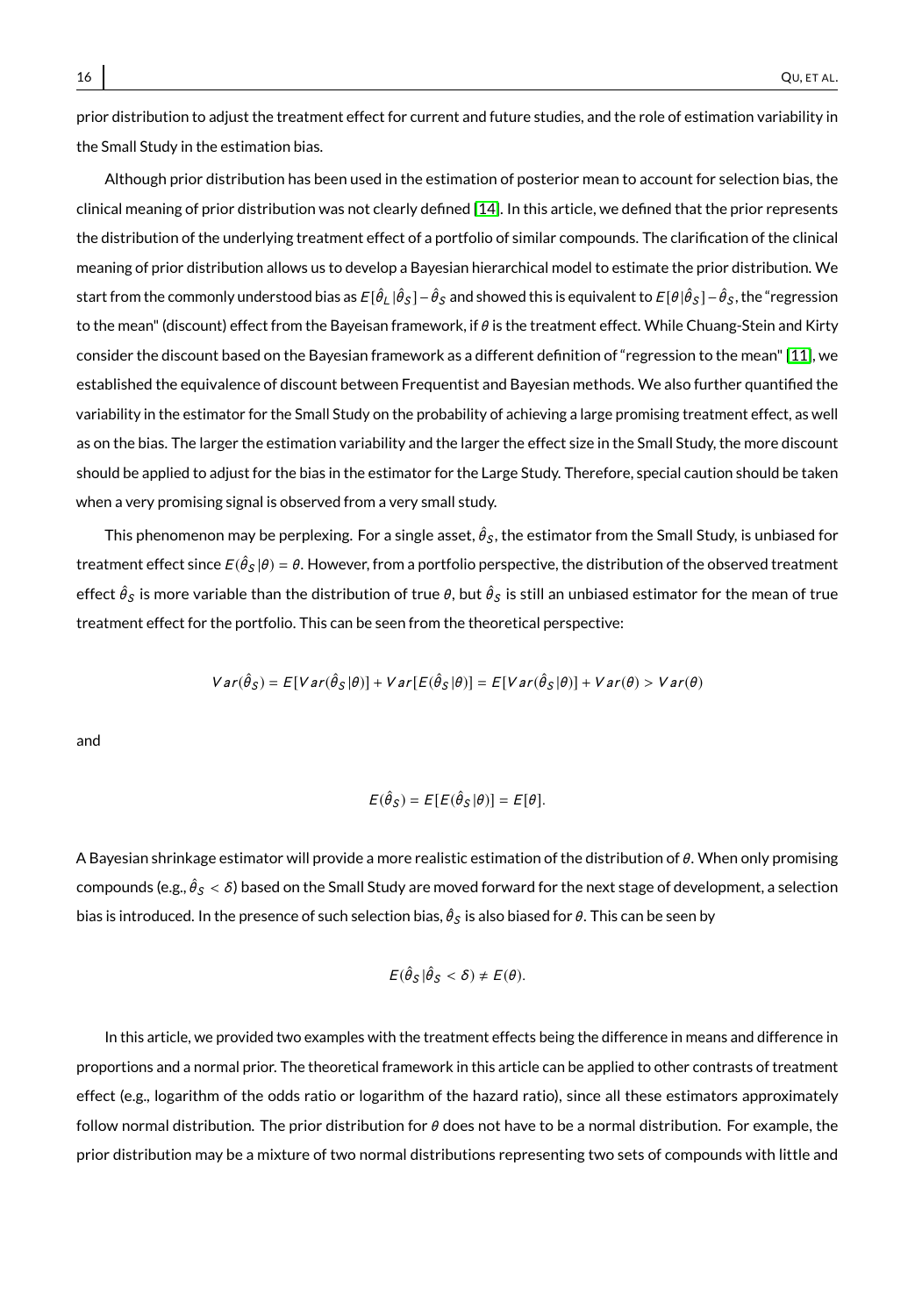reasonable treatment effect respectively, or contain a mass on the treatment effect of zero to account for drugs with no treatment effect. Selection of studies/compounds to form the prior distribution  $\mathcal{F}_{\theta}$  is important in application of the proposed method to adjust for the selection bias. For a new compound that is not novel (i.e., data are available for similar compounds), the data from compounds in the same or similar class should be used to form the prior. For a compound with a novel target (i.e., no data are available for similar compounds), we may assume this compound comes from a distribution of existing classes of treatments. For such compounds, a prior distribution to characterize different classes of treatments for the same disease can be used: either a prior constructed by treating each class as one data point (mean treatment effect for each class based on meta-analysis) as described in Equation [\(17\)](#page-10-0) or a hierarchical model considering the between-study, compound and class variabilities [e.g., Equation [\(19\)](#page-10-1)].

In addition to sample size, there may be many differences between Small and Large Studies, including but not limited to population, endpoint, duration, and dose. In this article, we proposed a method to predict mean treatment effect of Large Study based on Small Study in consideration of adjusting for the selection bias only, assuming Small and Large Studies are otherwise similar except for sample size. Although we generally try to make phase 2 studies more translatable to phase 3 studies, considerable difference may still exist between phase 2 and 3 studies, possibly due to the safety consideration, limited knowledge on the candidate treatment, and financial consideration. In this case, one should take a 2-step approach for predicting the treatment effect of the candidate treatment in phase 3 studies. First, a model to account for the differences between phase 2 and 3 studies should be built to predict phase 3 results without adjusting for the selection bias. Then, the method proposed in this article can be applied to the predicted outcome in Step 1 to adjust for the selection bias. The prediction model as well as the prior for adjusting for selection bias should be pre-specified and developed before the completion of Small Study so that (1) the prediction model and the prior can be agreed upon before knowing the Small study results to avoid bias due to subjectivity, and (2) the adjusted treatment effect can be estimated expeditiously right after the Small Study results become available.

#### **A C K N OW L E D G E M E N T S**

We thank Dr. Ilya Lipkovich and Dr. Michael Sonksen for his scientific review of this manuscript and useful comments.

#### **CONFLICT OF INTEREST**

All authors are employees and stock holders of Eli Lilly and Company.

#### **R E F E R E N C E S**

<span id="page-16-0"></span>[1] Furie R, Khamashta M, Merrill JT, Werth VP, Kalunian K, Brohawn P, et al. Anifrolumab, an anti–interferon-α receptor monoclonal antibody, in moderate-to-severe systemic lupus erythematosus. Arthritis & rheumatology 2017;69(2):376– 386.